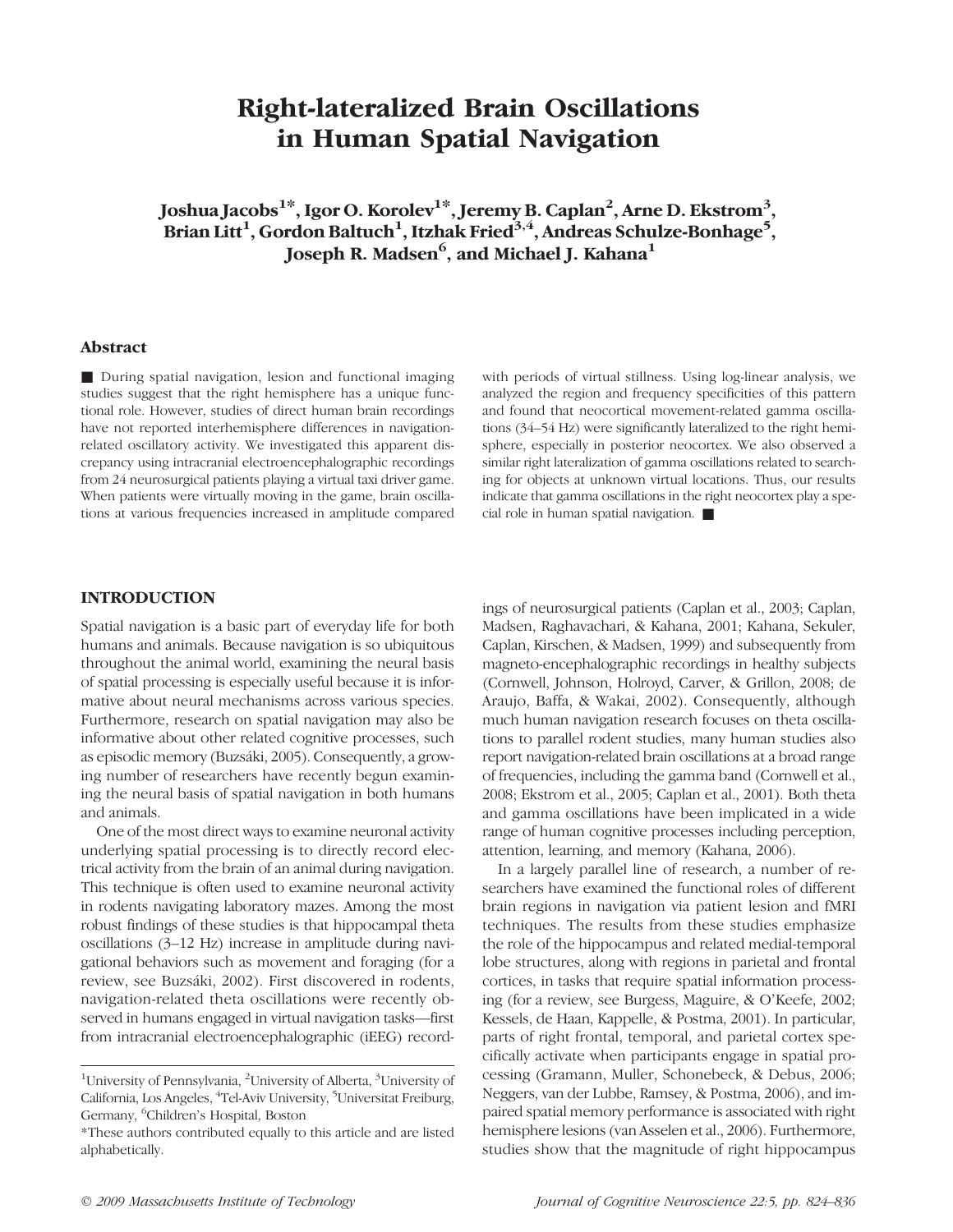activation positively correlates with navigation accuracy (Maguire et al., 1998) and that the size of a subject's right hippocampus is positively correlated with their navigation experience (Maguire et al., 2000). Thus, a critical hypothesis emerging from these studies is that certain types of spatial processing, particularly those underlying navigation and knowledge of spatial locations, are lateralized to the right hemisphere (Leung, Oh, Ferri, & Yi, 2007; Diaz-Asper, Dopkins, Potolicchio, & Caputy, 2006; Gramann et al., 2006; Neggers et al., 2006; van Asselen et al., 2006; Weniger & Irle, 2006; Parslow et al., 2005; Wolbers & Buchel, 2005; Bohbot, Iaria, & Petrides, 2004; Voermans et al., 2004; Kessels, Kappelle, de Haan, & Postma, 2002; Spiers, Burgess, et al., 2001; Worsley et al., 2001; Nunn, Graydon, Polkey, & Morris, 1999; Abrahams, Pickering, Polkey, & Morris, 1997; Smith & Milner, 1989).

In recent years, a number of methodical studies reported close relations between fMRI data and direct recordings of brain oscillations (Mukamel et al., 2005; Logothetis, Pauls, Augath, Trinath, & Oeltermann, 2001). To the extent that navigation-related brain oscillations are related to patterns observed in fMRI and lesion studies, one would expect to find that navigation-related brain oscillations are reliably more prevalent in the right hemisphere. The present study aims both to test this hypothesis and to more fully characterize the oscillatory correlates of spatial navigation across various brain regions and frequency bands.

We recorded iEEG signals from 1,447 electrodes placed in widespread brain regions of 24 neurosurgical patients. During recording, patients played a video game in which they drive a taxi throughout a virtual city. Because iEEG recordings are largely impervious to eye movements and motor artifacts (Yuval-Greenberg, Tomer, Keren, Nelken, & Deouell, 2008; Pfurtscheller & Cooper, 1975), this technique is well suited for studying the electrophysiological correlates of spatial navigation. Each trial of the game has two phases: First, the patient searches the environment to locate a passenger and drives that passenger to the requested destination. By repeating this process over many trials, patients learn the environment's spatial layout (Newman et al., 2007; Caplan et al., 2003). In this study, we examine the relation between patients' behavior in the task and their simultaneously recorded iEEG oscillatory activity in various brain regions and frequencies.

#### METHODS

#### Patient Data and Electrophysiology

Twenty-four patients (ages 11–48 years) undergoing surgical treatment for refractory epilepsy participated in our virtual navigation study (see Table 1). Results from 12 of these participants were reported by Caplan et al. (2003), and results from 5 were reported by Ekstrom et al. (2005). Data from seven of the participants have not been reported prior to this article.

Each patient was implanted for 1–3 weeks with multiple subdural and/or depth electrodes to map functional regions and to localize their seizure focus for potential subsequent surgical resection. Each participant contributed data from 27–118 electrodes. After excluding electrodes that were placed in white matter, we were able to analyze data from 1,447 electrodes. The iEEG signal from subdural and depth electrodes was recorded by means of a Telefactor, Bio-Logic, XLTek, Neurofile, or Nicolet EEG amplifier system, depending on the testing site. Depending on the amplifier, the signals were sampled at 200, 256, 400, or 512 Hz and band-pass filtered between 0.3 and 70 Hz or between 0.1 and 100 Hz. Data were subsequently notch filtered at 50 (Europe) or 60 Hz (United States) to eliminate electrical noise.

To synchronize the electrophysiological recordings with behavioral events, the experimental computer sent optically isolated synchronization pulses into an unused recording channel. The time stamps associated with these pulses aligned the experimental computer's clock with the iEEG clock to a precision (<4 msec) under the sampling interval of the iEEG recording. For all participants, the locations of the electrodes were determined by means of coregistered postoperative computed tomography scans and preoperative MRIs or from postoperative MRIs. Hippocampal recordings were obtained from contacts that terminated in the hippocampus proper, as directly verified by clinical teams.

Our research protocol was approved by the appropriate institutional review boards at each of five hospital sites (Children's Hospital, Boston, MA; Neurozentrum, Universitat Freiburg, Freiburg, Germany; Hospital of the University of Pennsylvania, Philadelphia, PA; Brigham and Women's Hospital, Boston, MA; and UCLA Medical Center, Los Angeles, CA). Informed consent was obtained from the patients or their guardians (in case of children).

#### Behavioral Methods

The behavioral methods were similar to those described in Ekstrom et al. (2005) and Caplan et al. (2003). Briefly, participants played a virtual spatial-navigation game called Yellow Cab on a laptop computer at their bedside while undergoing long-term monitoring in the hospital. In the game, patients play the role of a taxi driver, picking up and delivering passengers to various destination stores, as they navigated virtual environments using a handheld joystick or by pressing arrow keys on the computer's keyboard. Virtual cities in the game consisted of six unlabeled, nontarget buildings and three labeled, target stores (Figure 1). Each city was laid out on a  $3 \times 3$  grid, surrounded by an outer wall. All stores and buildings were at fixed locations and were separated from each other and the outer wall by a traversable road. Stores, buildings, and passengers appeared the same from all viewing angles; stores were labeled with bright signs bearing their name.

Each trial of the game began with a "searching" phase in which the patient searched the virtual environment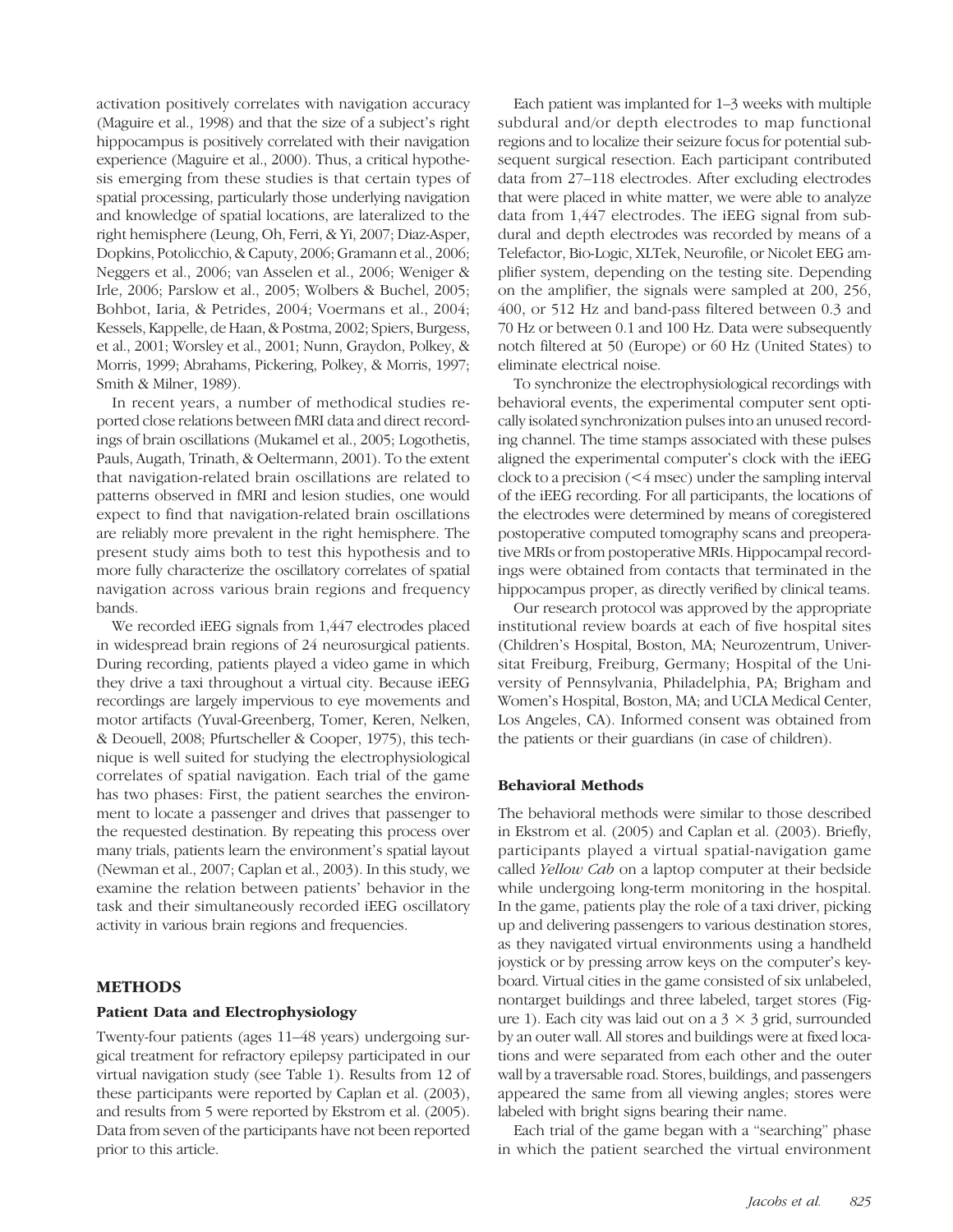Table 1. Patient Demographics

| Patient      | Age         | Sex    | No. of Electrodes | Implantation Type | Resection Region         | Hospital     |
|--------------|-------------|--------|-------------------|-------------------|--------------------------|--------------|
| $\mathbf{1}$ | 14          | Female | 47                | Subdural          | Left medial-temporal     | $\mathsf C$  |
| 2            | 15          | Male   | 105               | Subdural          | Right frontal/temporal   | $\mathsf C$  |
| 3            | 15          | Male   | 63                | Both              | Left temporal            | $\mathsf C$  |
| 4            | 18          | Male   | 51                | Subdural          | Left medial-temporal     | $\mathsf C$  |
| 5            | 15          | Male   | 118               | Subdural          | Left anterior frontal    | $\mathsf C$  |
| 6            | $42\,$      | Female | 50                | Both              | Right temporal           | ${\bf F}$    |
| 7            | 28          | Male   | 66                | Both              | Right frontal/temporal   | ${\bf F}$    |
| 8            | 33          | Male   | 77                | Both              | Right temporal/occipital | ${\bf F}$    |
| 9            | 32          | Female | 49                | Both              | Left temporal/occipital  | $\rm F$      |
| 10           | 22          | Male   | 27                | Both              | Right hippocampus        | ${\bf F}$    |
| 11           | 29          | Male   | 34                | Both              | Right frontal            | ${\bf F}$    |
| 12           | 25          | Male   | 84                | Both              | None                     | $\rm F$      |
| 13           | $12\,$      | Male   | 73                | Subdural          | Left temporal            | $\mathsf C$  |
| 14           | 13          | Male   | 58                | Subdural          | Left anterior temporal   | $\mathsf C$  |
| 15           | 11          | Male   | 107               | Subdural          | Right frontal/parietal   | $\mathsf C$  |
| 16           | 36          | Male   | $71\,$            | Both              | Left temporal            | ${\bf P}$    |
| 17           | 25          | Male   | 48                | Both              | Right temporal           | $\, {\bf P}$ |
| 18           | 18          | Female | 62                | Both              | None                     | ${\bf P}$    |
| 19           | 27          | Male   | 58                | Subdural          | Right temporal           | $\, {\bf B}$ |
| 20           | 38          | Male   | 58                | Depth             | Left medial-temporal     | U            |
| 21           | $\sqrt{48}$ | Male   | 36                | Depth             | Left medial-temporal     | U            |
| 22           | 42          | Female | 31                | Depth             | Left medial-temporal     | U            |
| 23           | $41\,$      | Male   | 44                | Depth             | Left medial-temporal     | U            |
| 24           | 45          | Male   | 30                | Depth             | Left medial-temporal     | ${\bf U}$    |

"Implantation type" indicates the type of electrodes implanted (subdural = subdural grids and strips; depth = depth electrodes; both = both subdural and depth electrodes). "Hospital" indicates where data collection took place: C = Children's Hospital; F = Neurozentrum, Universitat Freiburg; P = Hospital of the University of Pennsylvania; U = UCLA Medical Center; and B = Brigham and Women's Hospital.

for a randomly located passenger and picked them up by driving the taxi near them. After pickup, on-screen text informed the patient where to deliver the passenger. Next, during the "goal-seeking" phase, the patient tried to accurately navigate the taxi to the passenger's desired destination store. (On-screen text reminded the patient of the desired destination throughout the delivery.) Upon arrival at a store (accomplished by driving into it), onscreen text informed the patient if they reached the correct destination store. Upon a successful passenger delivery, this process repeats and the patient began searching the virtual city for a new passenger. Throughout the task, a point total was displayed in the corner of the screen to encourage efficient navigation. Participants gained points for each successful delivery and lost points for each second spent driving. Patients repeat this process of picking up

passengers and delivering them to their requested destinations for the duration of the ≈30-min task.

#### Data Analysis

We quantified oscillatory activity using the  $P_{\text{episode}}$  oscillatory episode detection method (van Vugt, Sederberg, & Kahana, 2007; Caplan et al., 2001, 2003). This approach identifies epochs of iEEG signal that exhibit high oscillatory power at a particular frequency lasting several cycles. The method excludes much of the EEG's background nonoscillatory activity, by estimating the EEG's intrinsic 1/f power spectrum, and helps to exclude spikes, sharp waves, and nonrhythmic changes in power.  $P_{\text{episode}}(f)$  indicates the percentage of an epoch occupied by oscillations at frequency f that exceeded a three-cycle duration threshold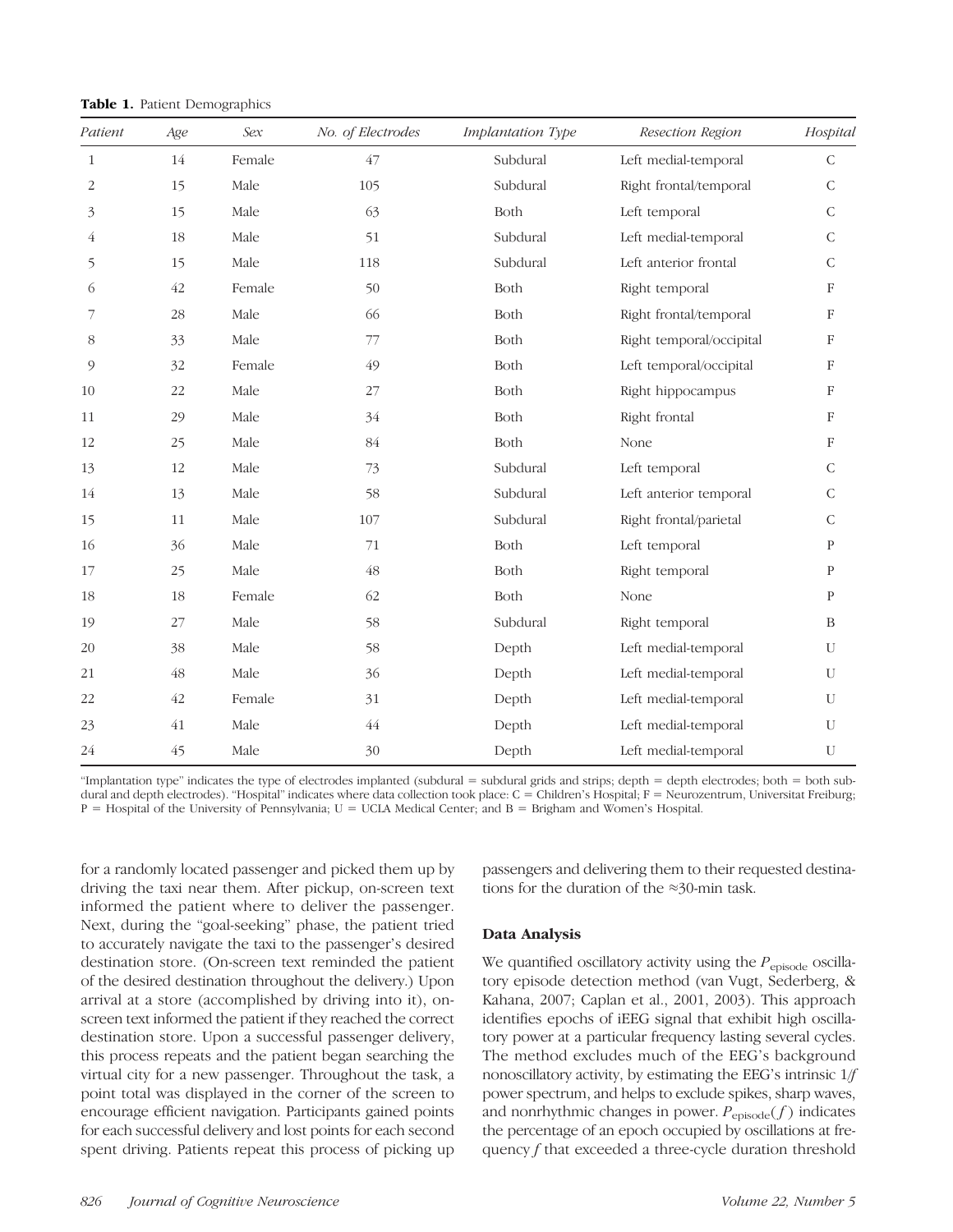

Figure 1. The Yellow Cab task. Participants navigated a virtual city arranged in a  $3 \times 3$  grid, picking up randomly positioned passengers and delivering them to their specified destination stores. (A) Screen shot of the task from a first-person perspective, as seen by participants during navigation. (B) Overhead view of a sample city layout with six buildings (dark gray) and three stores (light gray).

and the 1/f background spectrum. We computed this quantity separately for every epoch and electrode, at 24 logarithmically spaced frequencies between 1 and 54 Hz.

We labeled each moment of the recording session according to the participant's current behavior in the task. Specifically, we defined periods of virtual movement as epochs when a participant pressed a keyboard button or pushed the joystick to drive the virtual taxi forward or to turn left or right. These actions caused optic flow as the patient traversed the virtual environment. Conversely, standing-still epochs were defined as periods when the virtual taxi cab was not moving or turning (i.e., no optic flow) but did not include times when the participant was reading text instructions. Searching (for passengers) epochs were defined as periods used to locate passengers

to pickup. Goal-seeking (for stores) epochs were defined as periods spent driving a passenger to their desired destination store.

For each delivery trial, we calculated four separate mean Pepisode values corresponding to that trial's epochs of moving, standing still, searching, or goal seeking. We computed each mean  $P_{\text{episode}}$  value by separately averaging across the epochs of each type within that trial, including only epochs of duration 0.5–30 sec. (When computing  $P_{\text{episode}}$ for searching and goal seeking, we excluded periods when the patient was standing still.) To determine whether oscillatory power at an electrode significantly changed as a result of virtual movement, we performed a Wilcoxon rank-sum test to compare the distributions of mean  $P_{\text{episode}}$  values corresponding to moving and standing still. To determine whether oscillatory power was significantly modulated by whether the patient was searching or goal seeking, a similar comparison was performed between the distributions of mean  $P_{\text{episode}}$  values corresponding to searching and goal seeking. For all comparisons, we pooled recordings from multiple testing sessions at a given electrode (for a single patient), as in previous work (Ekstrom et al., 2005; Caplan et al., 2003). We carried out all statistical comparisons at every electrode and frequency band.

We performed these analyses at five frequency bands: delta (1–3.5 Hz), theta (4–8 Hz), alpha (9–14 Hz), beta (16– 27 Hz), and gamma (32–54 Hz). We considered an electrode as exhibiting a significant effect in a frequency band if the effect was present in at least one sampled frequency within the band at  $p < .001$ . Then, we summarized the results using an ROI approach. We calculated the count of electrodes showing significant effects in each of 10 brain regions (left and right frontal, parietal, temporal, and occipital cortices and left and right hippocampi).

Of the 1,447 recording sites, 318 were identified by neurologists as exhibiting epileptiform activity and were designated as being located within epileptic zones. (Counts of epileptic recording sites in right hemisphere: hippocampal, 13; temporal, 74; parietal, 37; frontal, 47; occipital, 10. Left hemisphere: hippocampal, 25; temporal, 89; parietal, 4; frontal, 18; occipital, 1). Because we found that electrodes from nonepileptic and epileptic regions show qualitatively similar changes in navigation-related oscillatory power when analyzed separately (see Results), we analyzed data from both sets of electrodes.

Our primary concern was to examine how the prevalence of movement and search-related oscillatory activity varies throughout the brain. A traditional way of performing this type of data analysis is the  $\chi^2$  test, which is often used to assess differences in the prevalence of a phenomenon among responses (electrodes) from one of several categories. However,  $\chi^2$  analysis can be problematic when each electrode may be grouped according to more than one categorization scheme and especially when it is of interest to examine interactions between multiple categories. These issues are critical in our study, where each electrode's activity is labeled according to several orthogonal categorization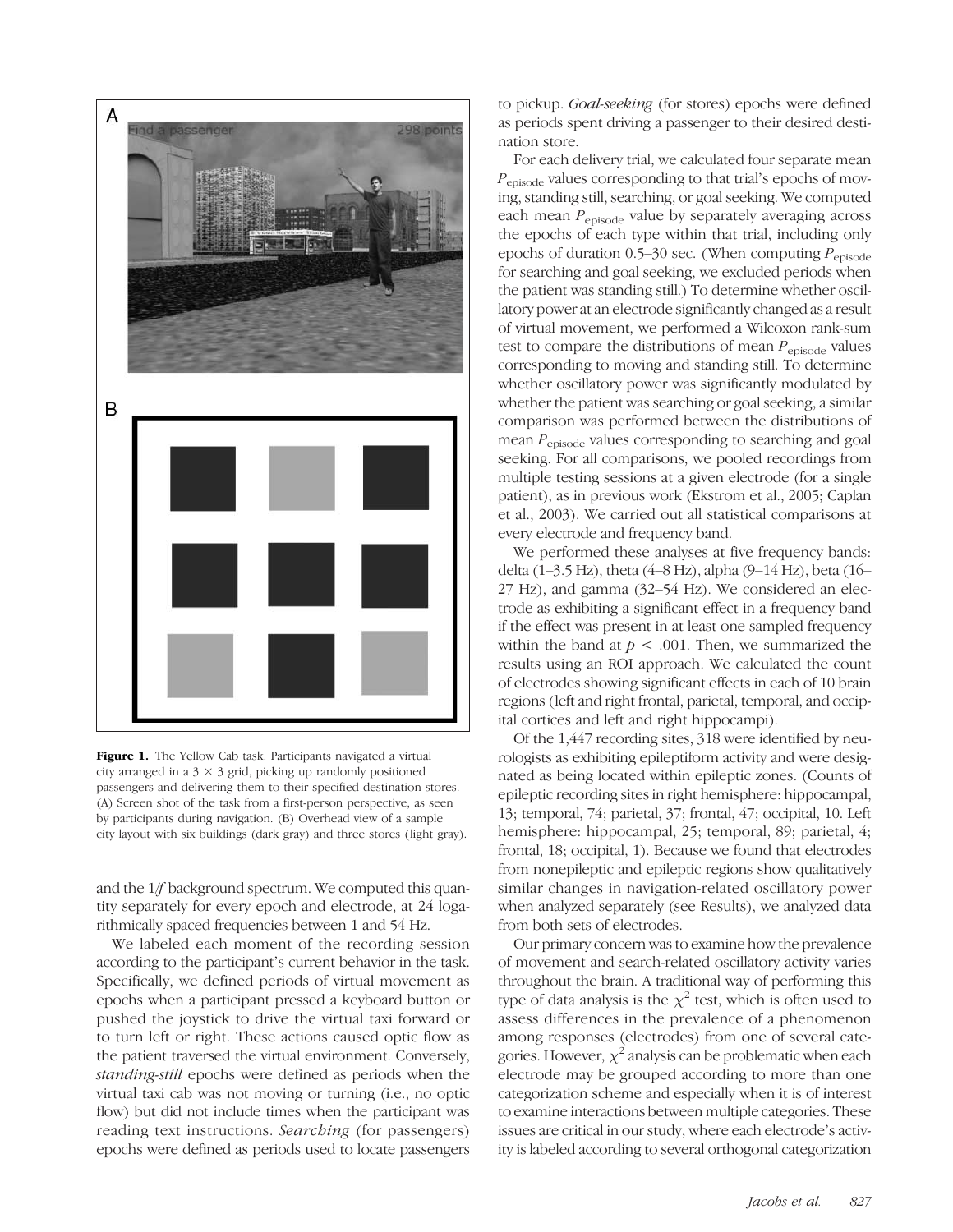schemes: hemisphere, brain region, frequency range, and whether the electrode is located in an epileptic zone. In addition, here we are also interested in analyzing interactions among these categories.

To overcome these obstacles and to examine this data set more systematically, we used log-linear analysis (LLA). LLA is a form of the generalized linear model specialized for Poisson-distributed count data (Howell, 1997). We used LLA to examine how the proportions of electrodes exhibiting movement- and search-related oscillatory patterns vary according to four categorical factors: Hemisphere (two levels), Brain Region (five levels), Frequency Band (five levels), and Epileptic Zone (two levels), and their two-way interactions. In our study, the critical feature of LLA is that it simultaneously examines the relative importance of all factors, including interactions, in a single statistical framework, similar to multiple regression analysis.

The LLA model was computed using Akaike information criterion (R function stepAIC; Venables & Ripley, 2002), so that factors that did not significantly improve the model fit were discarded. When a well-fitting LLA model is found, it rejects the omnibus hypothesis that there is no relation between the categorical factors and the prevalence of oscillatory activity. (This procedure obviates the need for a multiple-comparison correction.) For each factor in the LLA model, we determined unstandardized and standardized (z score) parameter estimates; these indicate the relative importance of particular effects in the LLA model. We computed the odds ratio (OR) as a measure of effect size. The OR indicates the factor's effect on the probability that an electrode exhibits navigation-related oscillatory activity. For example,  $OR = 2$  indicates that the presence of a particular factor doubles the probability of observing a navigation-related oscillatory pattern and  $OR = 0.5$  indicates a halving of that probability. We used contrasts in computing the effects of each factor in the model as follows: The effects of factors Region and Frequency at each level were computed relative to a baseline consisting of the average across all other levels. For factor Hemisphere, the effect in the left hemisphere was compared with that in the right hemisphere. For factor Epileptic, the effects at electrodes located in neurologist-designated epileptic zones was compared with the effects at electrodes in nonepileptic zones. Because the LLA models proportions of electrodes exhibiting navigation-related oscillations, it is unaffected by unequal electrode sampling throughout the brain. When describing fitted LLA models in Tables 3 and 5, we list all effects with  $p < 0.1$  and also note effects that are more robust statistically.

# RESULTS

Previous work had shown that oscillatory activity increased during periods of virtual movement and that oscillatory activity also increased during periods of passenger searching as compared with store seeking (Ekstrom et al.,

2005; Caplan et al., 2003). To determine whether these movement- and search-related oscillatory effects localized to a specific brain hemisphere or even to certain brain regions, we aggregated recordings across a total of 1,447 electrodes from 12 patients reported by Caplan et al. (2003), 5 patients reported by Ekstrom et al. (2005), and 7 additional patients collected for the present report. Because each patient's electrode coverage was dictated by clinical considerations, a relatively large number of participants is needed to provide sufficient electrode coverage to make generalizations about the regional specificities of these effects (see Sederberg et al., 2007). Critically, because this article analyzes a larger data set than existing studies of navigation-related brain oscillations—the largest of its kind—it allows us to examine new patterns that were not observable previously. Specifically, we now analyzed how the prevalence of navigation-related oscillations varied across brain hemisphere, neocortex lobe, frequency band, the presence of epileptiform activity, and their interactions.

Behaviorally, patients reported few problems performing the task. On average, in each trial, patients spent 73 sec searching for a randomly placed passenger and 36 sec driving each passenger to their desired destination. Because the time spent driving passengers to previously seen destinations was significantly shorter than the random search time ( $p < .005$ , t test), it demonstrates that patients in this task were able to learn environments' spatial layouts successfully.

#### Comparison of Oscillatory Activity between Movement and Standing Still

We observed a greater prevalence of oscillatory activity during virtual movement as compared with standing still at electrodes in various neocortical brain regions as well as in both hippocampi. Table 2 illustrates this pattern by showing the counts of electrodes exhibiting changes in movementrelated oscillatory power in 10 major brain regions (left and right frontal, temporal, parietal, and occipital cortices; and left and right hippocampi) and 5 major frequency bands (delta, theta, alpha, beta, and gamma).

In individual brain regions, we observed that as many as 83% of electrodes exhibited significant increases (ranksum tests,  $p < .001$ ) in the prevalence of oscillations during movement ("movement > still"). Overall, this effect was remarkably unidirectional, with less than 1% of all electrodes exhibiting a significantly greater prevalence of oscillations during stillness ("still > movement"). This pattern appeared across all cortical and hippocampal regions at all observed frequency bands. In all but three (of 50) region-frequency comparisons, the number of electrodes exhibiting the "movement > still" effect exceeded the number of electrodes displaying the "still > movement" effect (based on  $\chi^2$  tests at  $p < .05$ ).

Next, we used LLA to systematically examine how the proportions of electrodes exhibiting movement-related ("move > still") oscillations varied according to the factors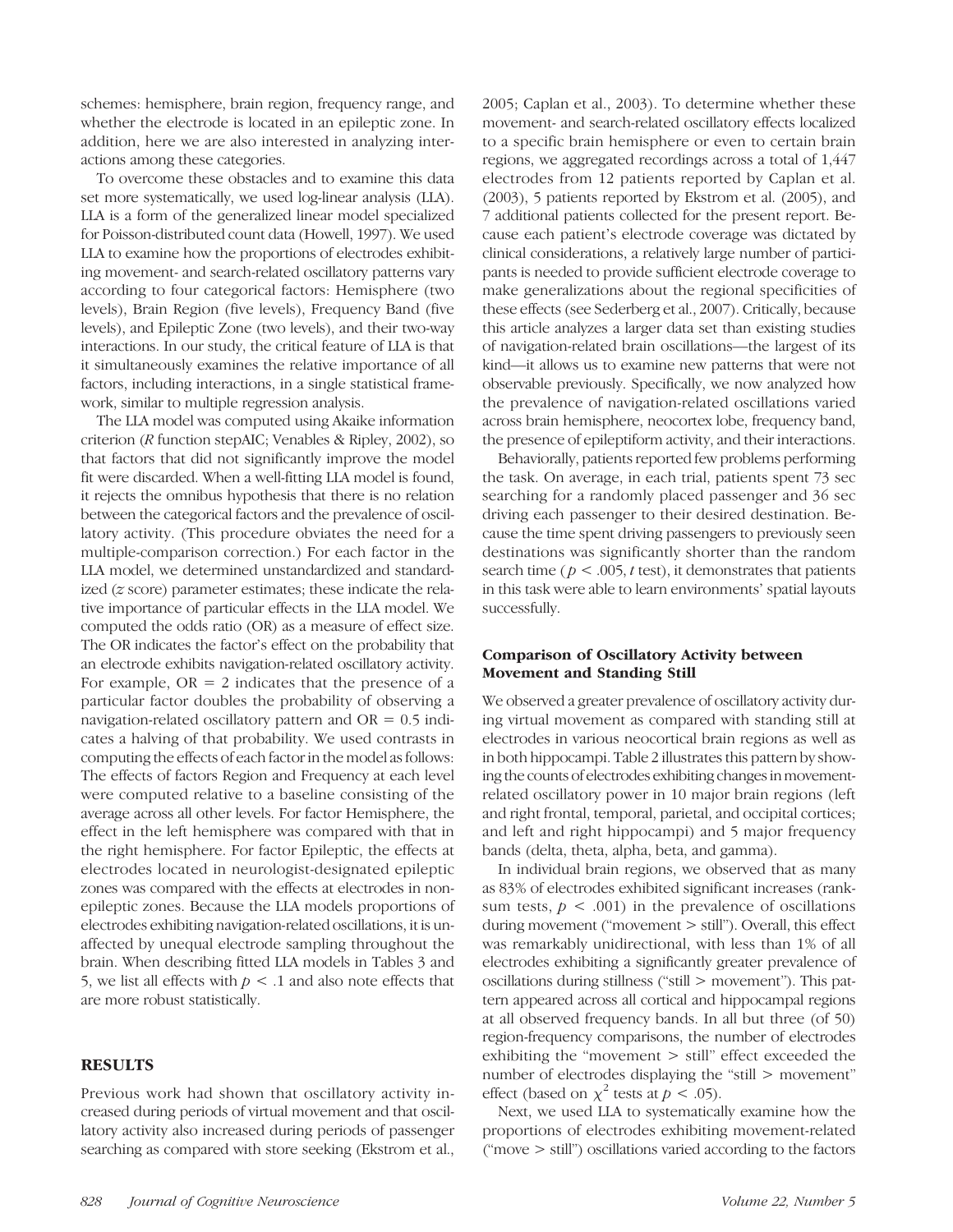|                                  | Delta          |                  | The ta  |                  | Alpha   |                | Beta    |                  | Gamma          |                  |           |
|----------------------------------|----------------|------------------|---------|------------------|---------|----------------|---------|------------------|----------------|------------------|-----------|
|                                  | M > S          | S > M            | M > S   | S > M            | M > S   | $S > M$        | $M > S$ | S > M            | M > S          | S > M            | All Cells |
| Electrode Counts                 |                |                  |         |                  |         |                |         |                  |                |                  |           |
| Right                            |                |                  |         |                  |         |                |         |                  |                |                  |           |
| Hippocampus                      | 28**           | $\theta$         | $34***$ | $\overline{0}$   | $27**$  | $\overline{0}$ | $35***$ | $\overline{0}$   | 19**           | $\boldsymbol{0}$ | 57        |
| Temporal                         | 129**          | $\overline{0}$   | 198**   | $\mathbf{1}$     | 168**   | 3              | 206**   | $\mathbf{1}$     | $141**$        | $\boldsymbol{0}$ | 296       |
| Parietal                         | $30**$         | $\theta$         | 85**    | $\boldsymbol{0}$ | 92**    | $\overline{0}$ | $112**$ | $\mathbf{1}$     | 92**           | $\overline{0}$   | 152       |
| Frontal                          | 124**          | $\overline{0}$   | 181**   | $\overline{0}$   | 185**   | $\overline{0}$ | 189**   | $\mathbf{1}$     | 159**          | $\boldsymbol{0}$ | 270       |
| Occipital                        | $14***$        | $\mathbf{1}$     | $28**$  | $\overline{0}$   | $28**$  | $\mathbf{1}$   | 39**    | 6                | $27**$         | $\mathbf{1}$     | 61        |
| All                              | 325**          | $\mathbf{1}$     | 526**   | 1                | 500**   | $\overline{4}$ | 581**   | $\mathcal{Q}$    | 438**          | $\mathbf{1}$     | 836       |
| Left                             |                |                  |         |                  |         |                |         |                  |                |                  |           |
| Hippocampus                      | $11**$         | $\overline{0}$   | $13***$ | $\overline{0}$   | $14***$ | $\overline{0}$ | $11**$  | $\overline{0}$   | 6**            | $\boldsymbol{0}$ | 27        |
| Temporal                         | 128**          | $\overline{0}$   | 179**   | $\overline{0}$   | 136**   | $\mathbf{1}$   | 152**   | $\mathbf{1}$     | 91**           | $\overline{0}$   | 294       |
| Parietal                         | 28**           | $\overline{0}$   | 29**    | $\overline{0}$   | $12**$  | $\overline{0}$ | $30**$  | $\overline{0}$   | $11**$         | $\overline{0}$   | 36        |
| Frontal                          | 139**          | $\overline{0}$   | 166**   | $\mathbf{1}$     | 156**   | $\overline{0}$ | $163**$ | $\overline{0}$   | 124**          | $\overline{0}$   | 229       |
| Occipital                        | $\overline{4}$ | $\overline{0}$   | 5       | $\overline{0}$   | 6*      | $\overline{0}$ | $7*$    | $\boldsymbol{0}$ | $\overline{4}$ | $\overline{0}$   | 25        |
| $\mathop{\mathrm{All}}\nolimits$ | 310**          | $\boldsymbol{0}$ | 392**   | $\mathbf{1}$     | 324**   | $\mathbf{1}$   | 363**   | $\mathbf{1}$     | 236**          | $\boldsymbol{0}$ | 611       |
| Movement-Effect Laterality       |                |                  |         |                  |         |                |         |                  |                |                  |           |
| Hippocampus                      |                |                  |         |                  |         |                |         |                  |                |                  |           |
| Temporal                         |                |                  |         |                  |         |                |         | Right*           | Right*         |                  |           |
| Parietal                         | Left**         |                  |         |                  |         | Right**        |         |                  | Right*         |                  |           |
| Frontal                          | Left*          |                  |         |                  |         |                |         |                  |                |                  |           |
| Occipital                        |                |                  |         |                  |         |                |         | Right*           | Right*         |                  |           |
| All                              |                | Left**           |         |                  |         |                |         | Right*           | Right**        |                  |           |

Table 2. Brain Regions Exhibiting Significant "Movement versus Standing-still" Oscillatory Effects

Counts of electrodes are shown separately for each frequency band and brain region. The "move  $>$  still" effect is denoted by " $M > S$ " and the "still  $>$ move" effect is denoted by "S > M." Rows labeled "All" combine data across all regions. In the Electrode counts section, for each region-frequency group, the number of electrodes exhibiting the M > S effect is compared with the number of electrodes exhibiting the S > M effect with a  $\chi^2$  test. The "All Cells" column indicates the total number of electrodes in each region. In the Movement-effect laterality section, for each region-frequency group, the counts of electrodes exhibiting the M > S effect are compared between the left and the right hemispheres ( $\chi^2$  test), and the hemisphere where the effect is significantly more prevalent is indicated.

 $* p < .05$ .

 $*_{D}$  < .001.

Hemisphere, Brain Region, Frequency Band, and Epileptic Zone and their two-way interactions. LLA is analogous to multiple regression or ANOVA, except it is appropriate for Poisson-distributed count data like our data set. Table 2 illustrates the raw electrode counts that were input to the LLA, and Table 3 details the significant patterns the LLA analysis identified. We describe these patterns below, beginning with the main effects. Overall, movement-related oscillations were observed throughout the brain, but the magnitude of this effect significantly varied across brain regions. Specifically, movement-related oscillations at all frequencies were prevalent in frontal and parietal regions

(factor Region;  $p's < .001$ ) and were less frequently observed in the occipital cortex ( $p < 10^{-4}$ ) and in the hippocampus ( $p < .08$ ). Across all regions, movement-related oscillatory patterns were prevalent at theta and beta frequencies and were less frequently observed in the delta and gamma bands (factor Frequency;  $p$ 's < 10<sup>-6</sup>).

We next used the LLA model to test our primary hypothesis that the oscillatory correlates of human navigational activity were lateralized to the right hemisphere. Consistent with this hypothesis, we observed several hemispherespecific oscillatory patterns in the LLA model. In the gamma band, movement-related oscillations were prominent in the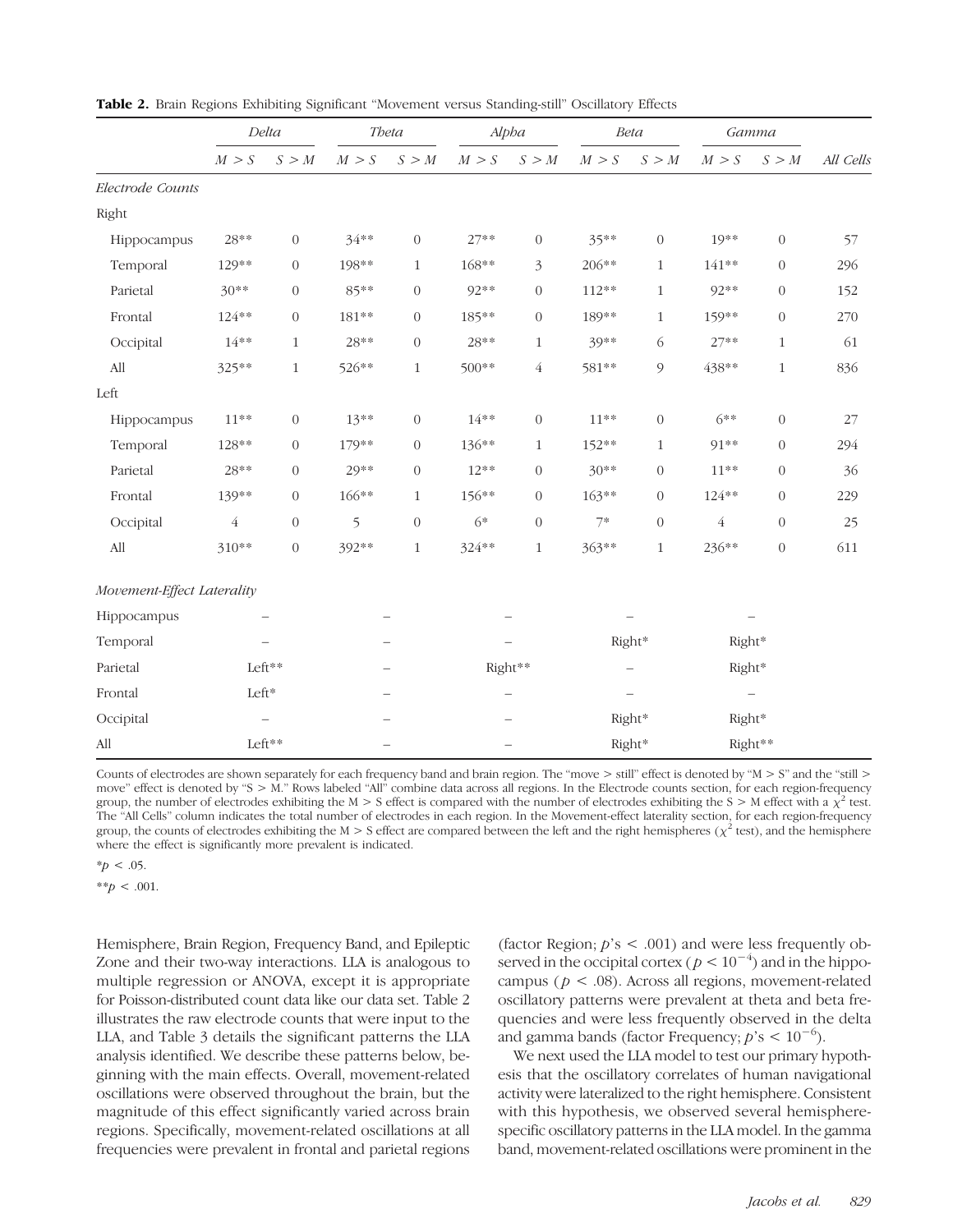| Factor                        | Level                 | Unstd. Par. | $\boldsymbol{z}$ | <b>OR</b>        |
|-------------------------------|-----------------------|-------------|------------------|------------------|
| Main Effects                  |                       |             |                  |                  |
| Region                        | Frontal               | 0.69        | 6.76             | $2.0**$          |
|                               | Parietal              | 0.64        | 3.73             | $1.9**$          |
|                               | Occipital             | $-0.95$     | $-3.91$          | $0.4**$          |
|                               | Hippo.                | $-0.29$     | $-1.77$          | $0.8\,$          |
| Frequency                     | Theta                 | 0.16        | 5.31             | $1.2**$          |
|                               | Beta                  | 0.17        | 5.67             | $1.2**$          |
|                               | Delta                 | $-0.19$     | $-5.61$          | $0.8**$          |
|                               | Gamma                 | $-0.18$     | $-5.17$          | $0.8**$          |
| Epileptic                     | Epileptic             | 0.15        | 1.84             | 1.2              |
| <b>Interactions</b>           |                       |             |                  |                  |
| Hemisphere $\times$ Frequency | Right gamma           | 0.12        | 3.47             | $1.1^{\ast\ast}$ |
|                               | Left delta            | $0.16\,$    | 4.67             | $1.2**$          |
| Hemisphere $\times$ Region    | Right temporal        | 0.31        | 3.50             | $1.4**$          |
|                               | Right occipital       | 0.53        | 2.21             | $1.7*$           |
|                               | Left frontal          | 0.22        | 2.16             | $1.3*$           |
|                               | Left parietal         | 0.47        | 2.77             | $1.6*$           |
| Region $\times$ Epileptic     | Frontal epileptic     | 0.26        | 2.52             | $1.3*$           |
|                               | Hippo. nonepileptic   | 0.53        | 3.28             | $1.7*$           |
|                               | Parietal epileptic    | 0.55        | 3.23             | $1.8\mathrm{*}$  |
|                               | Temporal nonepileptic | 0.15        | 1.78             | 1.2              |

|              |  | Table 3. LLA of the Effects of Hemisphere, Region, Frequency, and Epileptic Zone on the Prevalence of Movement-related |  |  |  |  |  |
|--------------|--|------------------------------------------------------------------------------------------------------------------------|--|--|--|--|--|
| Oscillations |  |                                                                                                                        |  |  |  |  |  |

Positive parameter estimates (OR > 1) indicate that the factor/level increases the probability of movement-related oscillations; negative parameter estimates (OR < 1) indicate that the factor/level decreases the probability of movement-related oscillations. This table lists all effects with  $p < 0.1$ . Unstd. Par. = unstandardized parameter estimate;  $z =$  standardized parameter estimate; hippo. = hippocampus; OR = odds ratio.

 $* p < .05$ .

 $*^*p < .001$ .

right hemisphere, and in the delta band, movement-related oscillations were prevalent in the left hemisphere (factor Hemisphere  $\times$  Frequency; both  $p's < .001$ ). These two hemisphere-wide patterns were statistically robust, which we confirmed with post hoc tests, right hemisphere gamma,  $\chi^2(1) = 27, p < .001$ , left hemisphere delta,  $\chi^2(1) = 20, p <$ .001 (see Table 2). Separate post hoc  $\chi^2$  tests also specifically confirmed that movement-related gamma oscillations in temporal, parietal, and occipital cortices all exhibited significant right lateralization (all  $p$ 's < .05). Within the right hemisphere, movement-related oscillations at various frequencies were prominent in temporal and occipital cortices, and within the left hemisphere they were prevalent in the frontal and parietal cortex (factor Hemisphere × Region, all  $p's < .03$ ). In the hippocampus, we did not observe significantly lateralized movement-related oscillations at any frequency (post hoc  $\chi^2$  tests,  $p > .05$ ).

# Comparison of Oscillatory Activity between Searching and Goal Seeking

During the experiment, participants alternated between two primary modes of navigation: searching for passengers ("searching") and seeking for stores ("goal seek"). In an analysis of intracranial EEG data from 12 patients, Caplan et al. (2003) reported that many electrodes had a greater prevalence of oscillatory activity during searching than during goal seeking. Caplan et al. (2003) noted that participants quickly learned the simple town layouts used in Yellow Cab, including the static store identities and locations, but that the passenger locations are unlearnable because they change on each trial. As such, they argued that searching for passengers requires greater attentional resources, including sustained visual attention, than goal seeking. These attention increases during searching could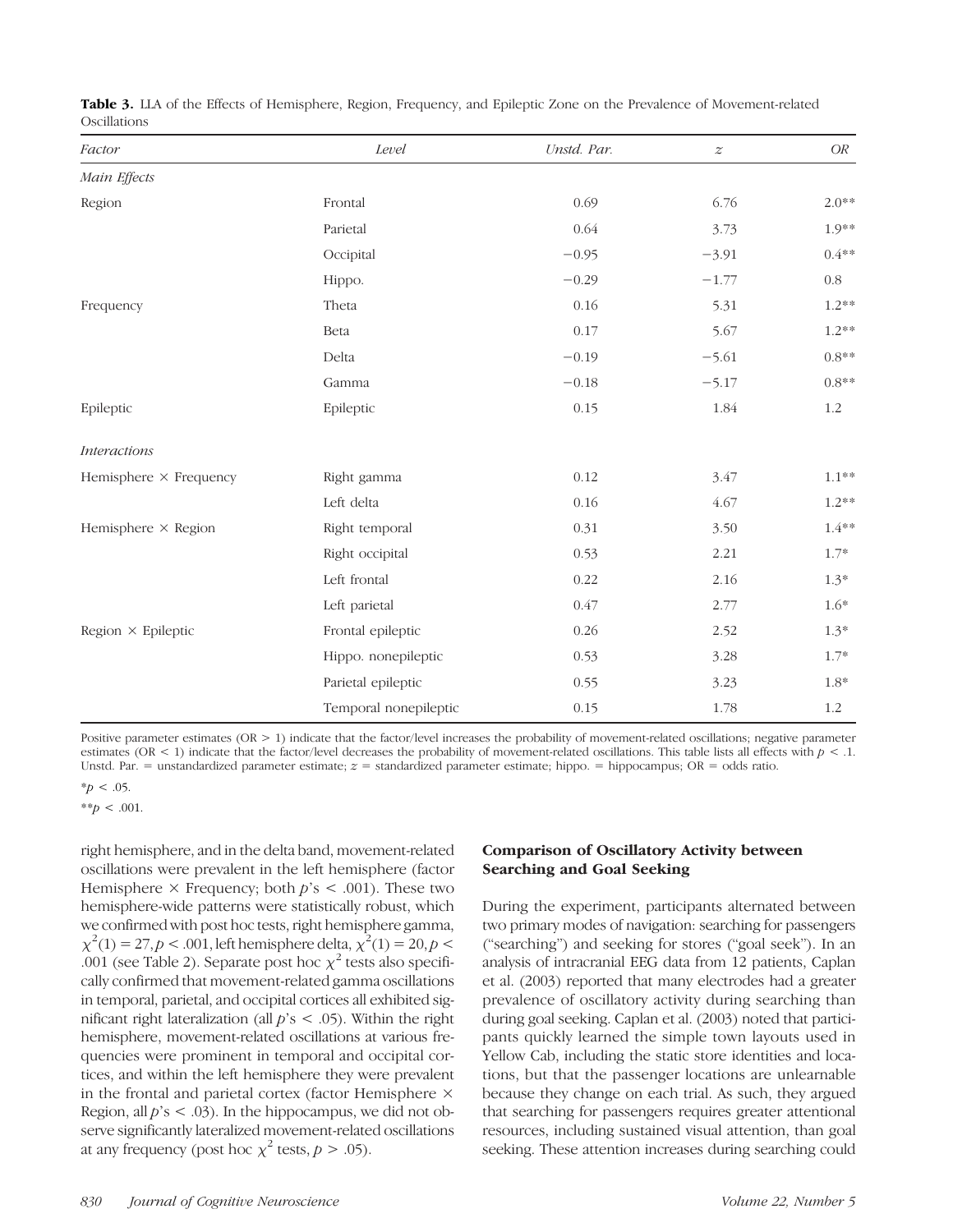have accounted for the observed search-related increase in oscillatory activity, especially in the theta and gamma frequency bands (Kahana, 2006).

As expected, at many electrodes, we observed increased oscillatory power during searching for passengers as compared with goal seeking for stores. Table 4 shows the counts of electrodes that exhibited significant searching versus goal-seeking effects (rank-sum test,  $p < .001$ ). In some region-frequency groups, as many as 16% of electrodes exhibited increases in oscillatory power during searching ("search > goal seek"). In 16 region-frequency groups, the number of electrodes exhibiting this "search > goalseek" effect significantly exceeded the number of elec-

trodes exhibiting the opposite "goal-seek > search" effect ( $\chi^2$  tests at  $p < .05$ ). Overall, the search-related effect was less widespread than the movement-related effect and appeared almost entirely in frontal and temporal neocortices. However, the prevalence of search-related oscillations we observed in the current study is consistent with previous accounts. Overall, we observed that 10% of neocortical electrodes exhibited increases in search-related theta oscillations, which is comparable to the 9% figure reported by Caplan et al. (2003).

To further examine how search-related oscillatory activity varies with factors Hemisphere, Brain Region, Frequency Band, and Epileptic Zone and their two-way interactions,

| Table 4. Brain Regions Exhibiting Significant "Searching versus Goal-seeking" Oscillatory Effects |  |  |  |
|---------------------------------------------------------------------------------------------------|--|--|--|
|---------------------------------------------------------------------------------------------------|--|--|--|

|                             |                  | Delta            | Theta          |                  | Alpha            |                  | Beta             |                           | Gamma            |                           |           |
|-----------------------------|------------------|------------------|----------------|------------------|------------------|------------------|------------------|---------------------------|------------------|---------------------------|-----------|
|                             | S > G            | G > S            | S > G          | G > S            | $S\,>\,G$        | $G\,>\,S$        | $S\,>\,G$        | G > S                     | S > G            | G > S                     | All Cells |
| Electrode Counts            |                  |                  |                |                  |                  |                  |                  |                           |                  |                           |           |
| Right                       |                  |                  |                |                  |                  |                  |                  |                           |                  |                           |           |
| Hippocampus                 | $\overline{4}$   | $\boldsymbol{0}$ | $\overline{4}$ | $\boldsymbol{0}$ | $\mathfrak{Z}$   | $\boldsymbol{0}$ | $\mathfrak{Z}$   | $\boldsymbol{0}$          | $\boldsymbol{0}$ | $\boldsymbol{0}$          | 57        |
| Temporal                    | 32**             | $\boldsymbol{0}$ | 46**           | $\overline{0}$   | $18**$           | $\overline{0}$   | $17**$           | $\overline{0}$            | $14**$           | $\boldsymbol{0}$          | 296       |
| Parietal                    | 5                | $\boldsymbol{0}$ | $8\,$          | $\overline{4}$   | $\overline{4}$   | $\overline{4}$   | $\mathfrak{Z}$   | $\overline{4}$            | $8*$             | $\boldsymbol{0}$          | 152       |
| Frontal                     | $27**$           | $\boldsymbol{0}$ | $52**$         | $\overline{2}$   | $18*$            | 3                | 7                | 7                         | $\overline{7}$   | $\mathbf{1}$              | 270       |
| Occipital                   | $\mathbf{1}$     | $\boldsymbol{0}$ | 5              | $\boldsymbol{0}$ | $\sqrt{ }$       | $\overline{c}$   | $\overline{c}$   | $\overline{\mathfrak{Z}}$ | $\mathbf{1}$     | $\boldsymbol{0}$          | 61        |
| All                         | 69**             | $\boldsymbol{0}$ | $105**$        | 6                | $47**$           | 9                | $32*$            | 15                        | $30**$           | $\mathbf{1}$              | 836       |
| Left                        |                  |                  |                |                  |                  |                  |                  |                           |                  |                           |           |
| Hippocampus                 | $\boldsymbol{0}$ | $\boldsymbol{0}$ | $\mathbf{1}$   | $\boldsymbol{0}$ | $\boldsymbol{0}$ | $\boldsymbol{0}$ | $1\,$            | $\mathbf{1}$              | $\boldsymbol{0}$ | $\boldsymbol{0}$          | 27        |
| Temporal                    | $19**$           | $\boldsymbol{0}$ | $13*$          | 3                | $10*$            | $\mathbf{1}$     | $10*$            | $\overline{2}$            | $\mathfrak{Z}$   | $\overline{c}$            | 294       |
| Parietal                    | $\overline{4}$   | $\boldsymbol{0}$ | $\overline{3}$ | $\overline{0}$   | $\mathbf{1}$     | $\overline{0}$   | $\boldsymbol{0}$ | $\theta$                  | $\boldsymbol{0}$ | $\boldsymbol{0}$          | 36        |
| Frontal                     | $12**$           | $\boldsymbol{0}$ | $15***$        | $\overline{0}$   | $13***$          | $\boldsymbol{0}$ | $\overline{4}$   | $\mathbf{1}$              | $\mathbf{1}$     | $\mathbf{1}$              | 229       |
| Occipital                   | 2                | $\boldsymbol{0}$ | $\mathbf{1}$   | $\overline{0}$   | $\mathbf{1}$     | $\boldsymbol{0}$ | $1\,$            | $\boldsymbol{0}$          | $\boldsymbol{0}$ | $\boldsymbol{0}$          | 25        |
| All                         | $37**$           | $\boldsymbol{0}$ | $33***$        | 3                | $25*$            | $\mathbf{1}$     | $16*$            | $\overline{4}$            | $\overline{4}$   | $\overline{\mathfrak{Z}}$ | 611       |
| Searching-Effect Laterality |                  |                  |                |                  |                  |                  |                  |                           |                  |                           |           |
| Hippocampus                 |                  |                  |                |                  |                  |                  |                  |                           |                  |                           |           |
| Temporal                    |                  |                  |                | Right**          |                  |                  |                  |                           | Right*           |                           |           |
| Parietal                    |                  |                  |                |                  |                  |                  |                  |                           |                  |                           |           |
| Frontal                     |                  |                  | Right*         |                  |                  |                  |                  |                           |                  |                           |           |
| Occipital                   |                  |                  |                |                  |                  |                  |                  |                           |                  |                           |           |
| All                         |                  |                  |                | Right**          |                  |                  |                  |                           |                  | Right**                   |           |

Counts of electrodes exhibiting each effect are shown separately for each frequency band and ROI. The "searching > goal-seeking" effect is denoted by "S>G" and the "goal-seeking > searching" effect is denoted by "G>S". In the Electrode Counts section of the table, at each region/frequency band, the number of electrodes exhibiting the S > G effect was compared with the number of electrodes exhibiting the G > S effect using a  $\chi^2$  test. The "All Cells" column of the table indicates the total number of electrodes observed in each region. In the Searching-effect Laterality section of the table, for each region-frequency group, the counts of electrodes exhibiting the (S > G) effect were compared between the left and the right hemispheres  $(\chi^2 \text{ test})$ . When this test indicated a significant difference, the appropriate table entry indicates the hemisphere where the effect was more prevalent.

$$
p < .05
$$

 $*_{D}$  < .001.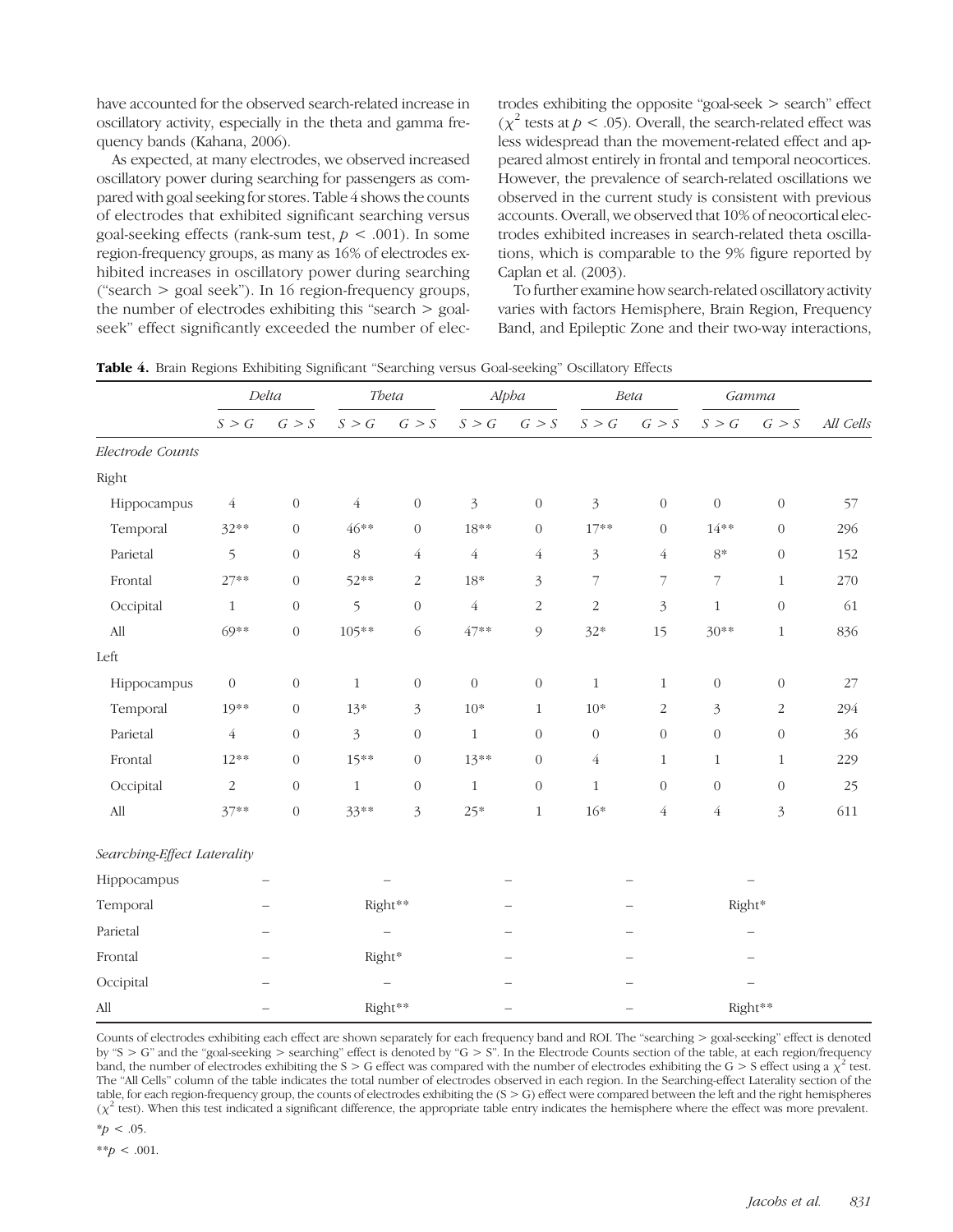| Factor                        | Level          | Unstd. Par. | $\boldsymbol{z}$ | OR       |
|-------------------------------|----------------|-------------|------------------|----------|
| Main Effects                  |                |             |                  |          |
| Region                        | Frontal        | 0.35        | 2.77             | $1.4*$   |
|                               | Temporal       | 0.27        | 2.21             | $1.3*$   |
|                               | Hippo.         | $-0.75$     | $-2.35$          | $0.5*$   |
| Hemisphere                    | Right          | 0.26        | 2.26             | $1.3*$   |
| Frequency                     | Delta          | 0.51        | 4.80             | $1.7**$  |
|                               | Theta          | 0.66        | 6.30             | $1.9**$  |
|                               | Beta           | $-0.28$     | $-2.09$          | $0.8*$   |
|                               | Gamma          | $-1.0\,$    | $-4.65$          | $0.4**$  |
| Epileptic                     | Epileptic      | 0.25        | 3.78             | $1.3***$ |
| <b>Interactions</b>           |                |             |                  |          |
| Hemisphere × Frequency        | Right gamma    | 0.49        | 2.27             | $1.6*$   |
|                               | Left delta     | 0.20        | 1.88             | $1.2\,$  |
| Hemisphere $\times$ Region    | Right hippo.   | 0.63        | 1.97             | $1.9*$   |
|                               | Left parietal  | 0.44        | 2.34             | $1.6*$   |
| Hemisphere $\times$ Epileptic | Left epileptic | 0.21        | 3.19             | $1.2*$   |

Table 5. LLA of the Effects of Hemisphere, Region, Frequency, and Epileptic Zone on the Prevalence of Search-related Oscillations

Positive parameter estimates (OR  $> 1$ ) indicate that the factor/level increases the probability of search-related oscillations; negative parameter estimates (OR < 1) indicate that the factor/level decreases the probability of search-related oscillations. Table displays all effects with  $p < 0.1$ . Unstd. Par. = unstandardized parameter estimate;  $z =$  standardized parameter estimate; hippo. = hippocampus; OR = odds ratio.

 $*_{\mathcal{D}} < .05$ .

 $*_{D}$  < .001.

we again used LLA. The raw data for this analysis are described in Table 4, and the fit model is detailed in Table 5. Across all frequencies, search-related oscillations were relatively prevalent in frontal and temporal regions and were less frequently observed in hippocampus (factor Region, all  $p$ 's < .03). Furthermore, search-related activity was often observed at low-frequency bands (factor Frequency: p's <  $10^{-5}$ ) and infrequently observed at high frequencies ( $\dot{p}$ 's < .05). In terms of our primary hypothesis regarding the right lateralization of navigation-related oscillatory activity, the LLA model found that search-related oscillatory patterns at all frequencies were more prevalent in the right hemisphere than in the left (factor Hemisphere,  $p < .03$ ).

In addition to the main effects described above, the LLA also identified additional lateralized search-related oscillatory patterns. Specifically, in the gamma band, searchrelated oscillations were especially prominent in the right hemisphere, as opposed to the left (factor Hemisphere × Frequency,  $p < .03$ ). A post hoc test confirmed that searchrelated gamma-oscillations were significantly right lateralized,  $\chi^2(1) = 13$ ,  $p < .001$ . In the hippocampus, the LLA model suggested right lateralization, but this pattern was not statistically reliable according to post hoc  $\chi^2$  tests ( $p >$ .05). In parietal cortex, the LLA found that search-related

oscillatory patterns were prevalent in the left hemisphere (factor Hemisphere  $\times$  Region,  $p < .05$ ).

# Effects of Epileptic Zones

Many previous studies examining the electrophysiology of cognition in epilepsy patients immediately discard recordings from electrodes exhibiting epileptiform activity (e.g., Lachaux et al., 2005; Caplan et al., 2003). Here we directly examined whether the movement- and searchrelated oscillatory phenomena related to each electrode's classification as recording from an epileptic or a nonepileptic zone. When considered separately, electrodes from epileptic and nonepileptic zones showed similar frequency and regional patterns of oscillatory effects. In fact, our LLA revealed that electrodes in epileptic zones actually exhibited slightly increased levels of both movement-related (factor Epileptic,  $p = .065$ ; Table 3) and search-related ( $p < .001$ ; Table 5) oscillations. To specifically examine whether epileptic zones played a role in the apparent right lateralization of movementand search-related gamma oscillations, we performed separate post hoc  $\chi^2$  tests including only electrodes from nonepileptic zones. These tests confirmed (both  $p's <$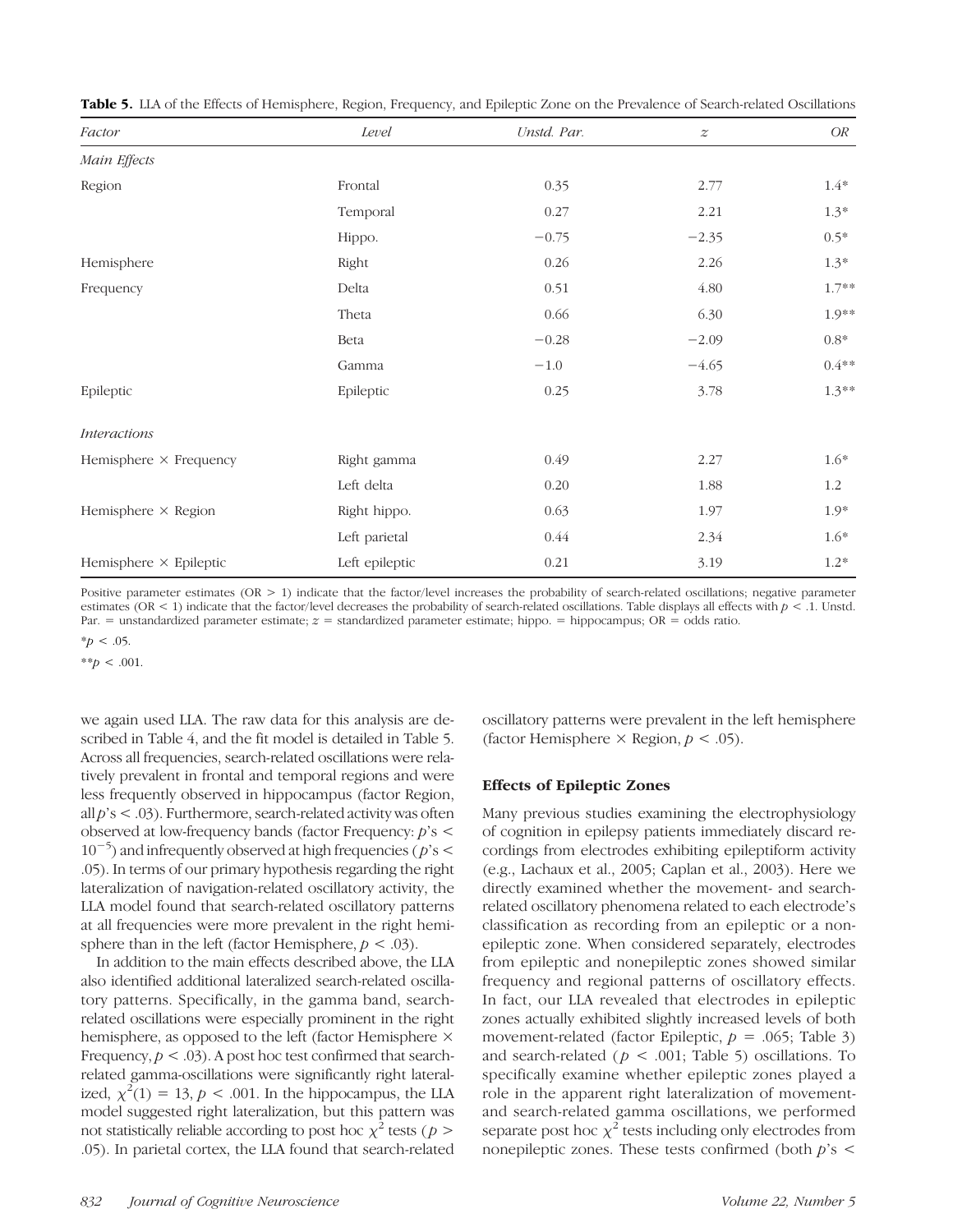.001) that the right-lateralized movement- and searchrelated gamma activity was not related to hemisphere differences in epileptic activity. Overall, this increased prevalence of navigational oscillations in epileptic tissue was unexpected, given the conventional view that epileptic brain regions have diminished involvement in typical behavior (Elger, Helmstaedter, & Kurthen, 2004). In fact, epileptic regions often exhibit high-frequency oscillations that are not related to behavior ( Jirsch et al., 2006), and we had expected that these epileptiform oscillations might obscure any navigation-related oscillatory patterns. Clearly, more research is needed to fully explain the potential interaction between epilepsy- and cognition-related neuronal activity.

## Age-related Effects

Previous work found that there is less right lateralization of navigation-related neuronal activity in adolescents than in adults (Pine et al., 2002). Our complete data set contained recordings from 7 adolescents (ages 11–16 years) and 17 adults (ages 18–48 years). Thus, we asked whether the patterns of right-lateralized navigation-related gamma oscillations that we observed were present both in adolescents and in adults. Overall, both groups performed the task at comparable levels, as we did not observe significant age-related differences between the durations of trials' searching and goal-seeking phases (*t* tests,  $p$ 's  $> .4$ ). Examining movement-related gamma oscillations, we found that this phenomenon was significantly right lateralized both in adolescents,  $\chi^2(1) = 58$ ,  $p < 10^{-6}$ , and in adults,  $\chi^2(1) = 4$ ,  $p < .05$ . Furthermore, search-related gamma oscillations were also significantly right lateralized both in adolescents,  $\chi^2(1) = 11.2, p < .001$ , and in adults,  $\chi^2(1) =$  $3.6, p = .05$ . Thus, our finding of right-lateralized navigationrelated gamma oscillations appeared in both adolescents and adults.

# DISCUSSION

Analyzing intracranial recordings from 1,447 electrodes, we examined movement- and search-related brain oscillations recorded while subjects performed our virtual navigation task. By aggregating data across 24 neurosurgical patients, each of whom had electrodes recording particular subsets of their brain, we examined whether navigationrelated oscillatory activity was lateralized to either the left or the right hemisphere.

In accord with previous work (Ekstrom et al., 2005; Caplan et al., 2003; de Araujo et al., 2002), we observed significant movement- and search-related oscillations—spanning delta, theta, alpha, beta, and gamma bands—in various brain regions across both hemispheres. However, both effects were generally more prevalent in the right hemisphere, especially in the gamma band. In particular, right-lateralized movement-related gamma oscillations were present in temporal, parietal, and occipital cortices. This is important because these posterior brain regions are particularly impli-

cated in neural theories of spatial cognition (Byrne, Becker, & Burgess, 2007; Frings, Wagner, Quiske, et al., 2006). Because this right lateralization appeared across multiple neocortex lobes, we do not believe that the findings were directly driven by motor activity, such as joystick movements or keypresses. (Previous work showed that motor-related activity observed in human intracranial recordings is exclusively limited to motor cortex; see Miller et al., 2007.) Surprisingly, this right lateralization was evident in neocortex but not in hippocampus (cf. O'Keefe & Nadel, 1978). Our finding of right-lateralized gamma oscillations during a virtual spatial-navigation task complements previous demonstrations of right hemisphere dominance in a variety of neuroimaging and lesion studies employing spatialnavigation and spatial-memory paradigms (Leung et al., 2007; Diaz-Asper et al., 2006; Gramann et al., 2006; Neggers et al., 2006, van Asselen et al., 2006; Weniger & Irle, 2006; Parslow et al., 2005; Wolbers & Buchel, 2005; Bohbot et al., 2004; Voermans et al., 2004; Kessels et al., 2002; Spiers, Burgess, et al., 2001; Worsley et al., 2001; Nunn et al., 1999; Abrahams et al., 1997; Smith & Milner, 1989).

We showed that both movement- and search-related gamma oscillations were significantly right lateralized. This suggests that the right hemisphere neocortical gamma oscillations observed in our spatial-navigation task play a role in multiple navigational behaviors. This is similar to the previously reported association of right-lateralized fMRI activations with a wide variety of spatial tasks. Together, these two findings are compatible with recent reports that the fMRI BOLD signal correlates with gamma-band EEG oscillations in neocortex recordings from humans and nonhuman primates (Lachaux et al., 2007; Mukamel et al., 2005; Logothetis et al., 2001). In contrast to these right-lateralized gamma oscillations, we found that delta movement-related oscillations were lateralized to the left hemisphere. Although we had not specifically anticipated that delta and gamma oscillations would have different spatial characteristics, other recent studies also reported task-related oscillatory brain patterns at different frequency bands with distinct spatial localizations (e.g., Jacobs, Hwang, Curran, & Kahana, 2006).

In humans and other animals, gamma oscillations are a general marker of local neuronal activation and often indicate that information is being exchanged between brain regions (Fries, Nikolić, & Singer, 2007; Jensen, Kaiser, & Lachaux, 2007). Thus, the localization of navigation-related gamma oscillations to the right hemisphere suggests that neurons in this area are especially active and involved in large-scale neuronal processing during our task. Theories suggest that the hippocampal representation of the present location is continuously updated during movement based on perceptual and vestibular information from occipital and parietal cortices (Byrne et al., 2007; Andersen, Shenoy, Snyder, Bradley, & Crowell, 1999). Our finding that movement-related gamma oscillations lateralized to the right neocortex suggests that the right hemisphere plays a unique role in this spatial updating.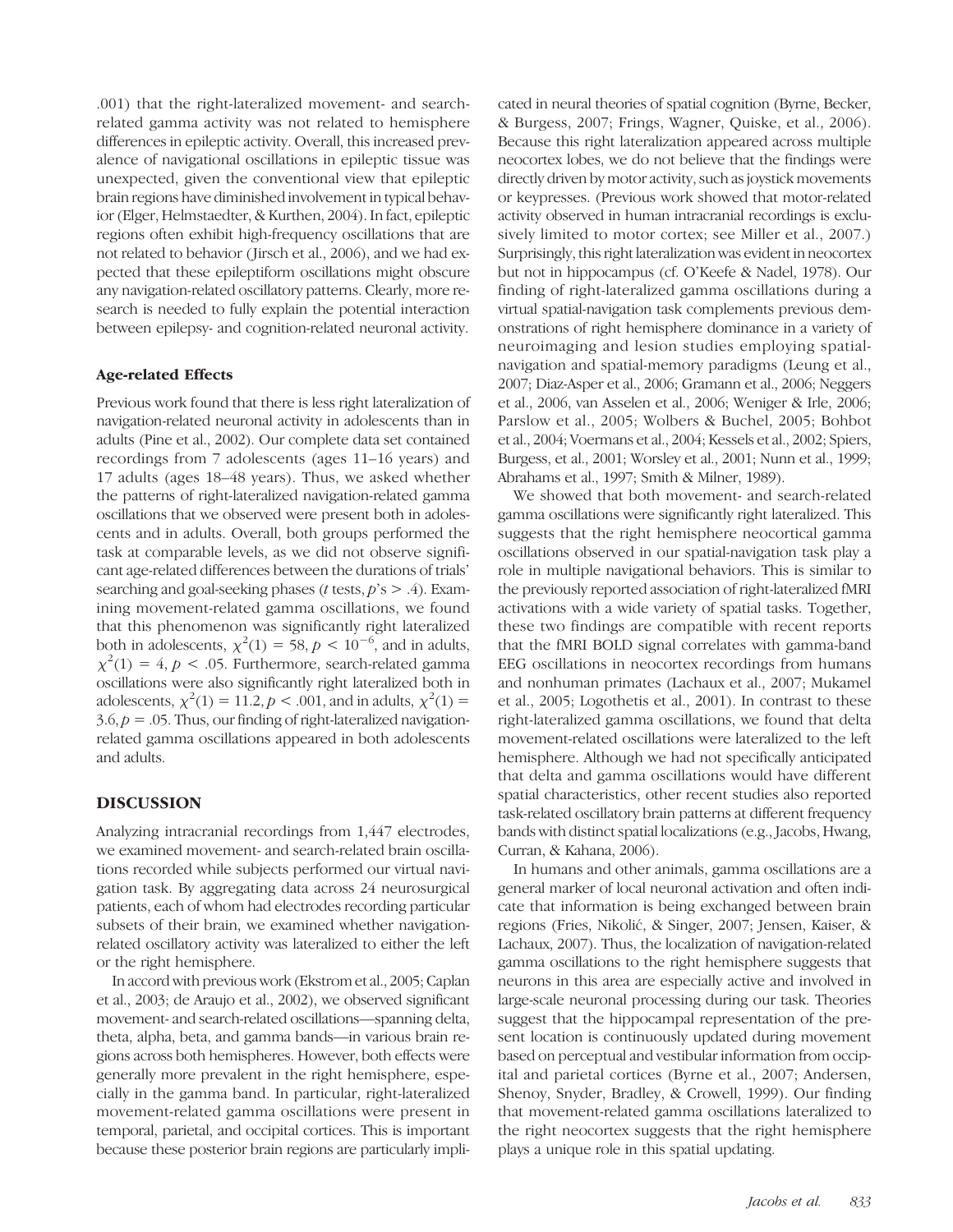We see two possible physiological interpretations for the right lateralization of search-related gamma oscillations. One possibility is that some of the right hemisphere sites that responded to movement exhibited even greater oscillatory activity during searching. This might occur if searching for unknown objects required increased attention to basic navigational processes because there is a wellestablished relation between gamma oscillations and attention ( Jensen et al., 2007; Bauer, Oostenveld, Peeters, & Fries, 2006; Tallon-Baudry, Bertrand, Henaff, Isnard, & Fischer, 2005). A second possibility is that searching behaviors, in which patients scan for new percepts at random locations, involve a unique set of right hemisphere neuronal assemblies. (Note that these two possibilities are not mutually exclusive.)

Although our analyses revealed greater search- and movement-related oscillations in right neocortex, we failed to observe significant oscillatory differences between the left and the right hippocampi. This finding is not unprecedented because, in addition to the extensive literature on the role of the right hemisphere in navigation, there is evidence that left brain structures also play a role in spatial tasks, albeit in a different capacity. For instance, the left hippocampus has been implicated in contextdependent episodic memory (Burgess et al., 2002; Burgess, Maguire, Spiers, & O'Keefe, 2001; Maguire et al., 1998), in learning a new environment's spatial layout (Cornwell et al., 2008), and in the use of verbal strategies in spatialprocessing tasks (Frings, Wagner, Unterrainer, et al., 2006). Spiers, Maguire, and Burgess (2001) found that patients with right temporal lobectomies were primarily impaired in topographical memory, whereas patients with left temporal lobectomies primarily showed deficits in episodic memory in a large-scale virtual environment. Bohbot et al. (1998) also reported that patients with right hippocampal lesions were impaired on tasks requiring visuospatial memory, whereas patients with left hippocampal lesions were impaired on verbal and episodic memory tasks. Thus, one possible explanation for the bilateral hippocampal activity we observed was that our paradigm is a complex task that involves remembering not only spatial information, which activates the right hippocampus, but also various nonspatial details (e.g., the current passenger's pickup location and destination and the past sequence of passenger pickups and destinations), which activate the left hippocampus.

Our analyses support the view that the right neocortex is especially involved in human spatial navigation and shows how neuronal oscillations are a useful tool for mapping the functional roles of different brain regions. Furthermore, because the right-lateralized patterns we observed were especially prominent in the gamma band, they support the view that oscillations in certain frequency ranges have distinct functional roles (e.g., Jacobs et al., 2006; Sederberg, Kahana, Howard, Donner, & Madsen, 2003) in addition to broadband EEG phenomena spanning extremely wide frequency ranges (Miller et al., 2007). We also found clear lateralization differences across different lobes of the neocortex. For example, posterior lobes of the neocortex exhibited right-lateralized movement-related oscillations, but this pattern did not appear in frontal cortex—this is consistent with the view that oscillations in frontal cortex are generally less prominent than in other brain regions (Siapas, Lubenov, & Wilson, 2005).

#### Acknowledgments

This work was supported by the National Institutes of Health research grants MH61975, MH062196, NS50067, F31AG031100, F32NS50067, and NS054575; the NSF grant SBE0354378; and the Deutsche Forschungsgemeinschaft (SFB 780, Synaptic Mechanisms, TPC3).

Reprint requests should be sent to Michael J. Kahana, Department of Psychology, University of Pennsylvania, 3401 Walnut Street, Room 303C, Philadelphia, PA 19104, or via e-mail: kahana@ psych.upenn.edu.

#### REFERENCES

- Abrahams, S., Pickering, A., Polkey, C. E., & Morris, R. G. (1997). Spatial memory deficits in patients with unilateral damage to the right hippocampal formation. Neuropsychologia, 35, 11–24.
- Andersen, R., Shenoy, K., Snyder, L., Bradley, D., & Crowell, J. (1999). The contributions of vestibular signals to the representations of space in the posterior parietal cortex. Annals of the New York Academy of Sciences, 871, 282–292.
- Bauer, M., Oostenveld, R., Peeters, M., & Fries, P. (2006). Tactile spatial attention enhances gamma-band activity in somatosensory cortex and reduces low-frequency activity in parieto-occipital areas. Journal of Neuroscience, 26, 490–501.
- Bohbot, V., Iaria, G., & Petrides, M. (2004). Hippocampal function and spatial memory: Evidence from functional neuroimaging in healthy participants and performance of patients with medial temporal lobe resections. Neuropsychology, 18, 418–425.
- Bohbot, V., Kalina, M., Stepankova, K., Spackova, N., Petrides, M., & Nadel, L. (1998). Spatial memory deficits in patients with lesions to the right hippocampus and to the right parahippocampal cortex. Neuropsychologia, 36, 1217–1238.
- Burgess, N., Maguire, E., & O'Keefe, J. (2002). The human hippocampus and spatial and episodic memory. Neuron, 35, 625–641.
- Burgess, N., Maguire, E. A., Spiers, H. J., & O'Keefe, J. (2001). A temporoparietal and prefrontal network for retrieving the spatial context of lifelike events. Neuroimage, 14, 439–453.
- Buzsáki, G. (2002). Theta oscillations in the hippocampus. Neuron, 33, 325–340.
- Buzsáki, G. (2005). Theta rhythm of navigation: Link between path integration and landmark navigation, episodic and semantic memory. Hippocampus, 15, 827–840.
- Byrne, P., Becker, S., & Burgess, N. (2007). Remembering the past and imagining the future: A neural model of spatial memory and imagery. Psychological Review, 114, 340–375.
- Caplan, J. B., Madsen, J. R., Raghavachari, S., & Kahana, M. J. (2001). Distinct patterns of brain oscillations underlie two basic parameters of human maze learning. Journal of Neurophysiology, 86, 368–380.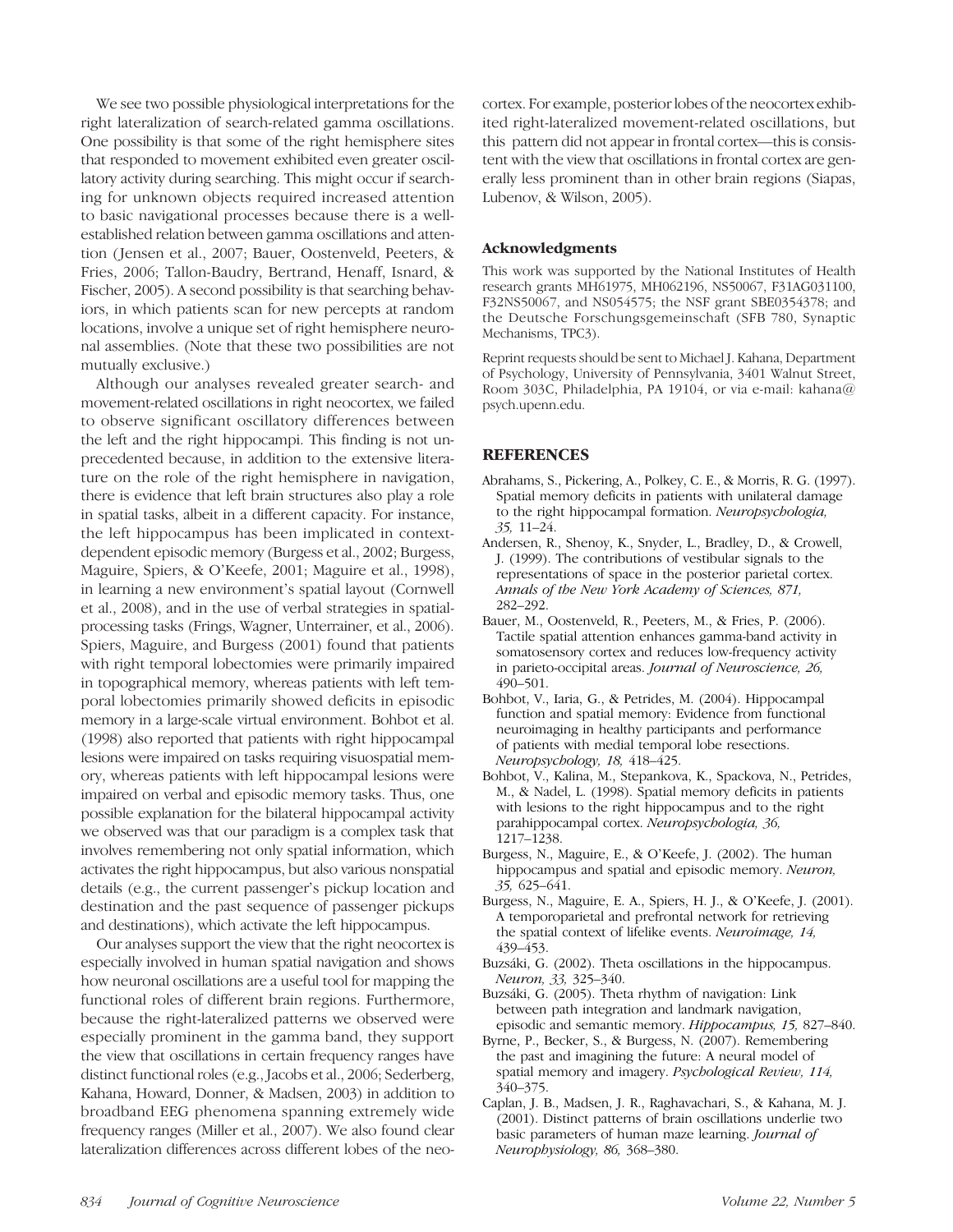Caplan, J. B., Madsen, J. R., Schulze-Bonhage, A.,

Aschenbrenner-Scheibe, R., Newman, E. L., & Kahana, M. J. (2003). Human theta oscillations related to sensorimotor integration and spatial learning. Journal of Neuroscience, 23, 4726–4736.

Cornwell, B., Johnson, L., Holroyd, T., Carver, F., & Grillon, C. (2008). Human hippocampal and parahippocampal theta during goal-directed spatial navigation predicts performance on a virtual morris water maze. Journal of Neuroscience, 28, 5983.

de Araujo, D. B., Baffa, O., & Wakai, R. T. (2002). Theta oscillations and human navigation: A magnetoencephalography study. Journal of Cognitive Neuroscience, 14, 70–78.

Diaz-Asper, C., Dopkins, S., Potolicchio, S., & Caputy, A. (2006). Spatial memory following temporal lobe resection. Journal of Clinical and Experimental Neuropsychology, 28, 1462–1481.

Ekstrom, A. D., Caplan, J., Ho, E., Shattuck, K., Fried, I., & Kahana, M. (2005). Human hippocampal theta activity during virtual navigation. Hippocampus, 15, 881–889.

Elger, C., Helmstaedter, C., & Kurthen, M. (2004). Chronic epilepsy and cognition. Lancet Neurology, 3, 663–672.

Fries, P., Nikolić, D., & Singer, W. (2007). The gamma cycle. Trends in Neurosciences, 30, 309–316.

Frings, L., Wagner, K., Quiske, A., Schwarzwald, R., Spreer, J., & Halsband, U. (2006). Precuneus is involved in allocentric spatial location encoding and recognition. Experimental Brain Research, 173, 661–672.

Frings, L., Wagner, K., Unterrainer, J., Spreer, J., Halsband, U., & Schulze-Bonhage, A. (2006). Gender-related differences in lateralization of hippocampal activation and cognitive strategy. NeuroReport, 17, 417–421.

Gramann, K., Muller, H. J., Schonebeck, B., & Debus, G. (2006). The neural basis of ego- and allocentric reference frames in spatial navigation: Evidence from spatio-temporal coupled current density reconstruction. Brain Research, 1118, 116–129.

Howell, D. (1997). Statistical methods for psychology. Belmont, CA: Duxbury Press.

Jacobs, J., Hwang, G., Curran, T., & Kahana, M. J. (2006). EEG oscillations and recognition memory: Theta correlates of memory retrieval and decision making. Neuroimage, 15, 978–987.

Jensen, O., Kaiser, J., & Lachaux, J. (2007). Human gamma-frequency oscillations associated with attention and memory. Trends in Neurosciences, 30, 317–324.

Jirsch, J., Urrestarazu, E., LeVan, P., Olivier, A., Dubeau, F., & Gotman, J. (2006). High-frequency oscillations during human focal seizures. Brain, 129, 1593.

Kahana, M. J. (2006). The cognitive correlates of human brain oscillations. Journal of Neuroscience, 26, 1669–1672.

Kahana, M. J., Sekuler, R., Caplan, J. B., Kirschen, M., & Madsen, J. R. (1999). Human theta oscillations exhibit task dependence during virtual maze navigation. Nature, 399, 781–784.

Kessels, R. P., de Haan, E. H., Kappelle, L. J., & Postma, A. (2001). Varieties of human spatial memory: A meta-analysis on the effects of hippocampal lesions. Brain Research, Brain Research Reviews, 35, 295–303.

Kessels, R. P., Kappelle, L. J., de Haan, E. H. F., & Postma, A. (2002). Lateralization of spatial-memory processes: Evidence on spatial span, maze learning, and memory for object locations. Neuropsychologia, 40, 1465–1473.

Lachaux, J. P., Fonlupt, P., Kahane, P., Minotti, L., Hoffmann, D., Bertrand, O., et al. (2007). Relationship between taskrelated gamma oscillations and bold signal: New insights from combined fMRI and intracranial EEG. Human Brain Mapping, 28, 1638–1675.

Lachaux, J. P., George, N., Tallon-Baudry, C., Martinerie, J., Hugueville, L., & Minotti, L. (2005). The many faces of the gamma band response to complex visual stimuli. Neuroimage, 25, 491–501.

Leung, H.-C., Oh, H., Ferri, J., & Yi, Y. (2007). Load response functions in the human spatial working memory circuit during location memory updating. Neuroimage, 35, 368–377.

Logothetis, N., Pauls, J., Augath, M., Trinath, T., & Oeltermann, A. (2001). Neurophysiological investigation of the basis of the fMRI signal. Nature, 412, 150–157.

Maguire, E., Burgess, N., Donnett, J. G., Frackowiak, S. J., Frith, C. D., & O'Keefe, J. (1998). Knowing where and getting there: A human navigation network. Science, 280, 921–924.

Maguire, E., Gadian, D., Johnsrude, I., Good, C., Ashburner, J., & Frackowiak, R. (2000). Navigation-related structural change in the hippocampi of taxi drivers. Proceedings of the National Academy of Sciences, U.S.A., 97, 4398.

Miller, K., Leuthardt, E., Schalk, G., Rao, R., Anderson, N., & Moran, D. (2007). Spectral changes in cortical surface potentials during motor movement. Journal of Neuroscience, 27, 2424.

Mukamel, R., Gelbard, H., Arieli, A., Hasson, U., Fried, I., & Malach, R. (2005). Coupling between neuronal firing, field potentials, and FMRI in human auditory cortex. Science, 309, 951–954.

Neggers, S. F. W., van der Lubbe, R. H. J., Ramsey, N. F., & Postma, A. (2006). Interactions between ego- and allocentric neuronal representations of space. Neuroimage, 31, 320–331.

Newman, E. L., Caplan, J. B., Kirschen, M. P., Korolev, I. O., Sekuler, R., & Kahana, M. J. (2007). Learning your way around town: How virtual taxicab drivers learn to use both layout and landmark information. Cognition, 104, 231–253.

Nunn, J. A., Graydon, F. J., Polkey, C. E., & Morris, R. G. (1999). Differential spatial memory impairment after right temporal lobectomy demonstrated using temporal titration. Brain, 122, 47–59.

O'Keefe, J., & Nadel, L. (1978). The hippocampus as a cognitive map. New York: Oxford University Press.

Parslow, D., Morris, R., Fleminger, S., Rahman, Q., Abrahams, S., & Recce, M. (2005). Allocentric spatial memory in humans with hippocampal lesions. Acta Psychologica, 118, 123–147.

Pfurtscheller, G., & Cooper, R. (1975). Frequency dependence of the transmission of the EEG from cortex to scalp. Electroencephalography and Clinical Neurophysiology, 38, 93–96.

Pine, D., Grun, J., Maguire, E., Burgess, N., Zarahn, E., & Koda, V. (2002). Neurodevelopmental aspects of spatial navigation: A virtual reality fMRI study. Neuroimage, 15, 396–406.

Sederberg, P. B., Kahana, M. J., Howard, M. W., Donner, E. J., & Madsen, J. R. (2003). Theta and gamma oscillations during encoding predict subsequent recall. Journal of Neuroscience, 23, 10809–10814.

Sederberg, P. B., Schulze-Bonhage, A., Madsen, J. R., Bromfield, E. B., McCarthy, D. C., & Brandt, A. (2007). Hippocampal and neocortical gamma oscillations predict memory formation in humans. Cerebral Cortex, 17, 1190–1196.

Siapas, A., Lubenov, E., & Wilson, M. (2005). Prefrontal phase locking to hippocampal theta oscillations. Neuron, 46, 141–151.

Smith, M. L., & Milner, B. (1989). Right hippocampal impairment in the recall of spatial location: Encoding deficit or rapid forgetting? Neuropsychologia, 27, 71–81.